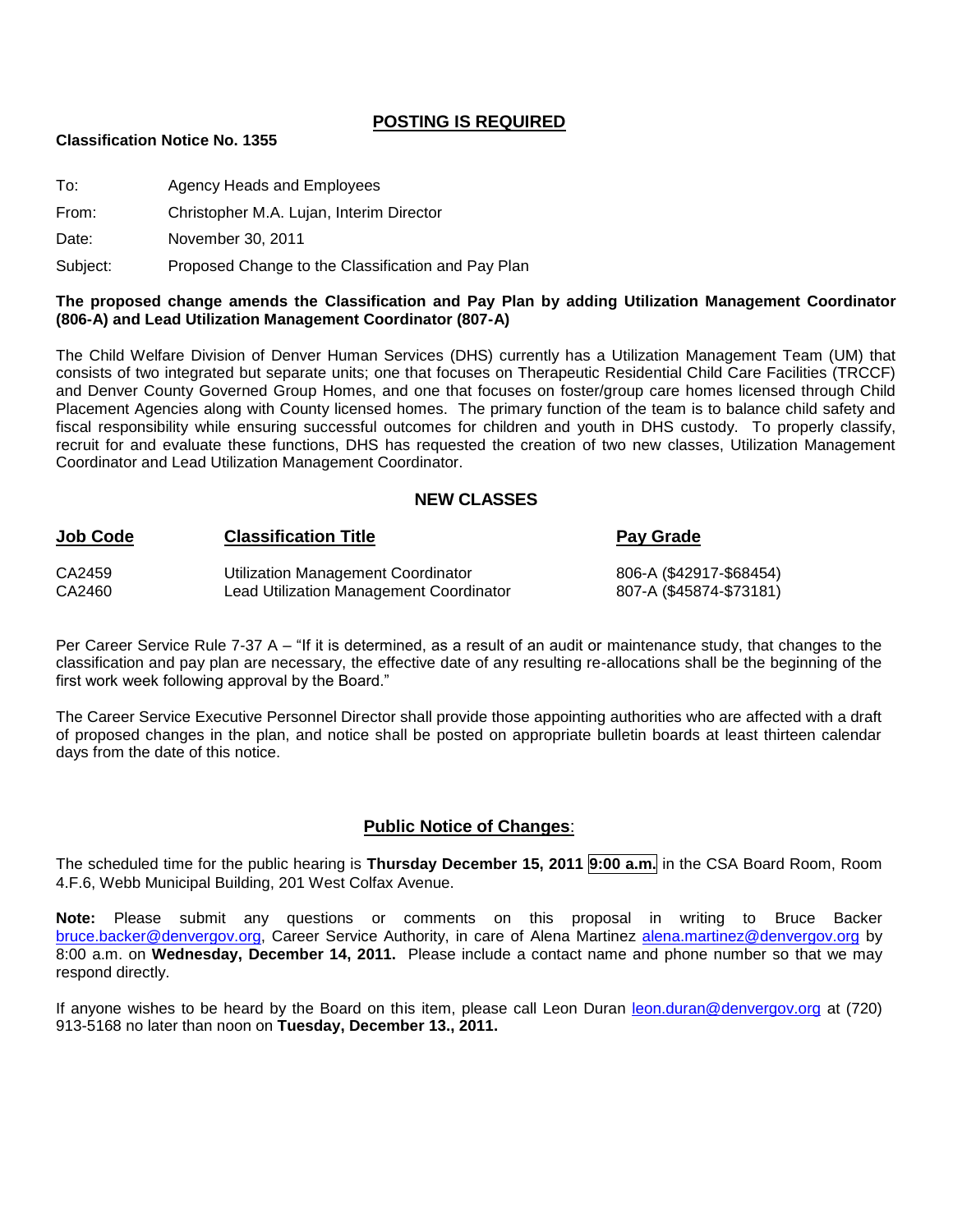

# Career Service Authority

Page 1 of 5

# Utilization Management Coordinator

# **GENERAL STATEMENT OF CLASS DUTIES**

Performs specialized, full performance level social work specific to the coordination of residential, group home, or foster care placement of children and youth in DHS custody, including placement oversight, community collaboration, and fiscal management.

# **DISTINGUISHING CHARACTERISTICS**

This class performs specialized, full performance level work coordinating all aspects of the out-of-home placement of children and youth who are in DHS custody. It is distinguished from the class of Senior Social Caseworker that performs full performance level intensive social case work services.

# *Guidelines, Difficulty and Decision Making Level:*

Guidelines are generally but not always clearly applicable, requiring the employee to exercise judgment in selecting the most pertinent guideline, interpret precedents, adapt standard practices to differing situations, and recommend alternative actions in situations without precedent.

Duties assigned are generally complex and may be of substantial intricacy. Work assignment is performed within an established framework under general instructions but requires simultaneous coordination of assigned functions or projects in various stages of completion.

Employee is responsible for determining time, place, and sequence of actions to be taken. Unusual problems or proposed deviations from guidelines, practices, or precedents may be discussed with the supervisor before being initiated.

# *Level of Supervision Received and Quality Review:*

Under general supervision, the employee receives assignments and is expected to carry them through to completion with substantial independence. Work is reviewed for adherence to instructions, accuracy, completeness, and conformance to standard practice or precedent. Recurring work clearly covered by guidelines may or may not be reviewed.

# *Interpersonal Communications and Purpose:*

Contacts with the public or employees where explanatory or interpretive information is exchanged, defended, and gathered and discretion and judgment are required within the parameters of the job function.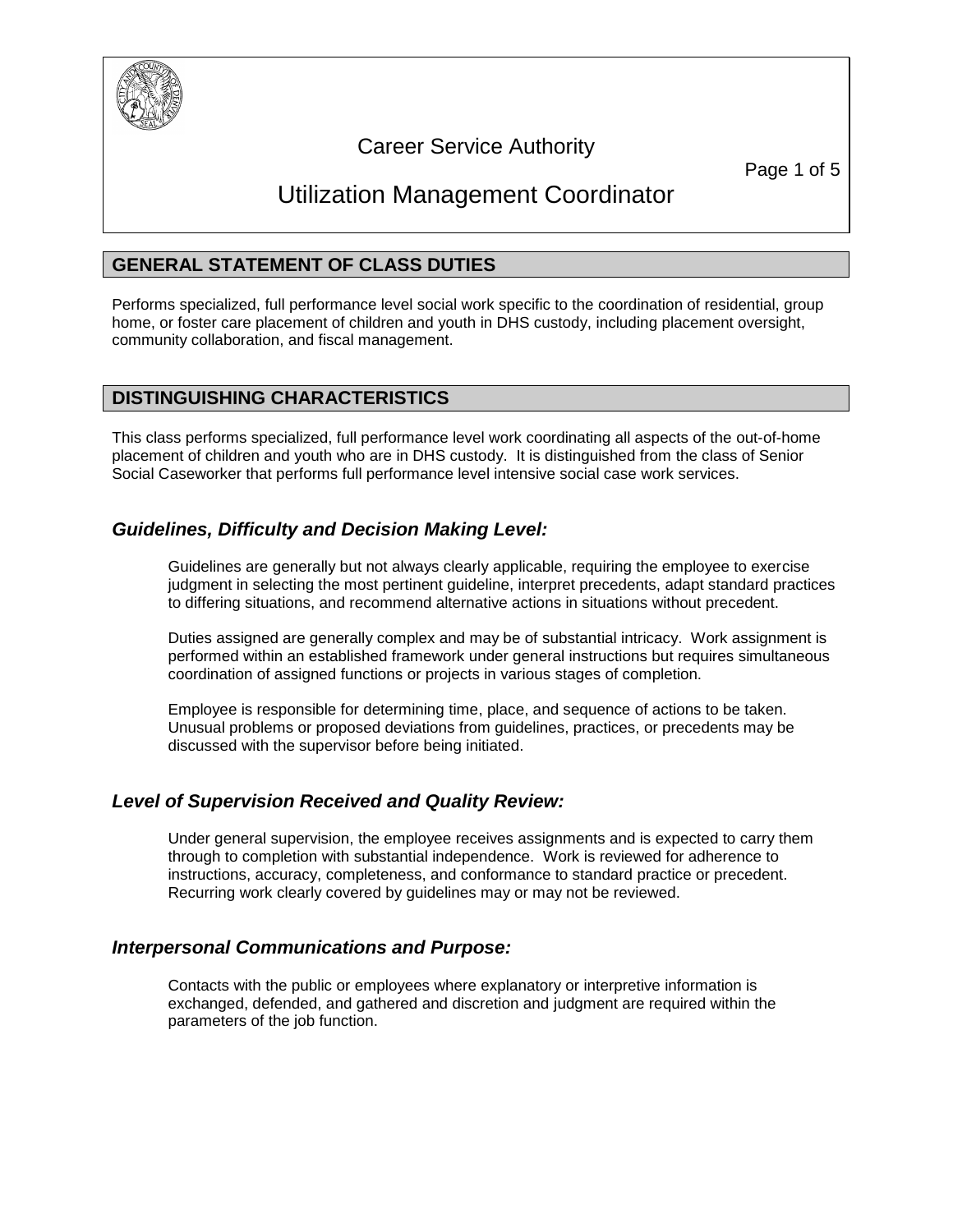## *Level of Supervision Exercised:*

None.

### **ESSENTIAL DUTIES**

Makes decisions and advises caseworkers, administrators, management and community stakeholders regarding placements for children/youth in DHS custody.

Coordinates emergency placements of children/youth that are being removed from their home or need to be moved from a foster home, group home, or residential facility, detention facility, or hospital setting.

Monitors child/youth safety, including reviewing investigations, presenting founded allegations for discussion, ensuring children/youth are not placed in homes or facilities under investigation or suspension for abuse/neglect, and oversees agencies that have been placed on probationary status.

Tracks success rates of facilities to assist management in the determination of which facilities best support the DHS philosophy of shorter lengths of stay in terms of recidivism rate, decreased legal involvement, child welfare and truancy systems.

Partners with various community based services and organizations to create new policies and procedures regarding the placement of children/youth, including those with unique and/or special needs.

Provides fiscal oversight to the out-of-home placement processes, including identifying funding sources, monitoring contracted services, and ensuring compliance with state mandated audits and other legal mandates.

Ensures work conforms to appropriate policies, regulations, procedures, standards and laws of State and Federal agencies.

Performs other duties as assigned.

Any one position may not include all of the duties listed. However, the allocation of positions will be determined by the amount of time spent in performing the essential duties listed above.

# **MINIMUM QUALIFICATIONS**

#### *Competencies, Knowledge, & Skills:*

- **Integrity/Honesty –** Contributes to maintaining the integrity of the organization, displays high standards of ethical conduct, understands the impact of violating these standards on an organization, self, and others, and is trustworthy.
- **Reading –** Understands and interprets written material including technical material, rules, regulations, instructions, reports, charts, graphs, or tables and applies what is learned from written material to specific situations.
- **Attention to Detail –** Is thorough when performing work and conscientious about attending to detail.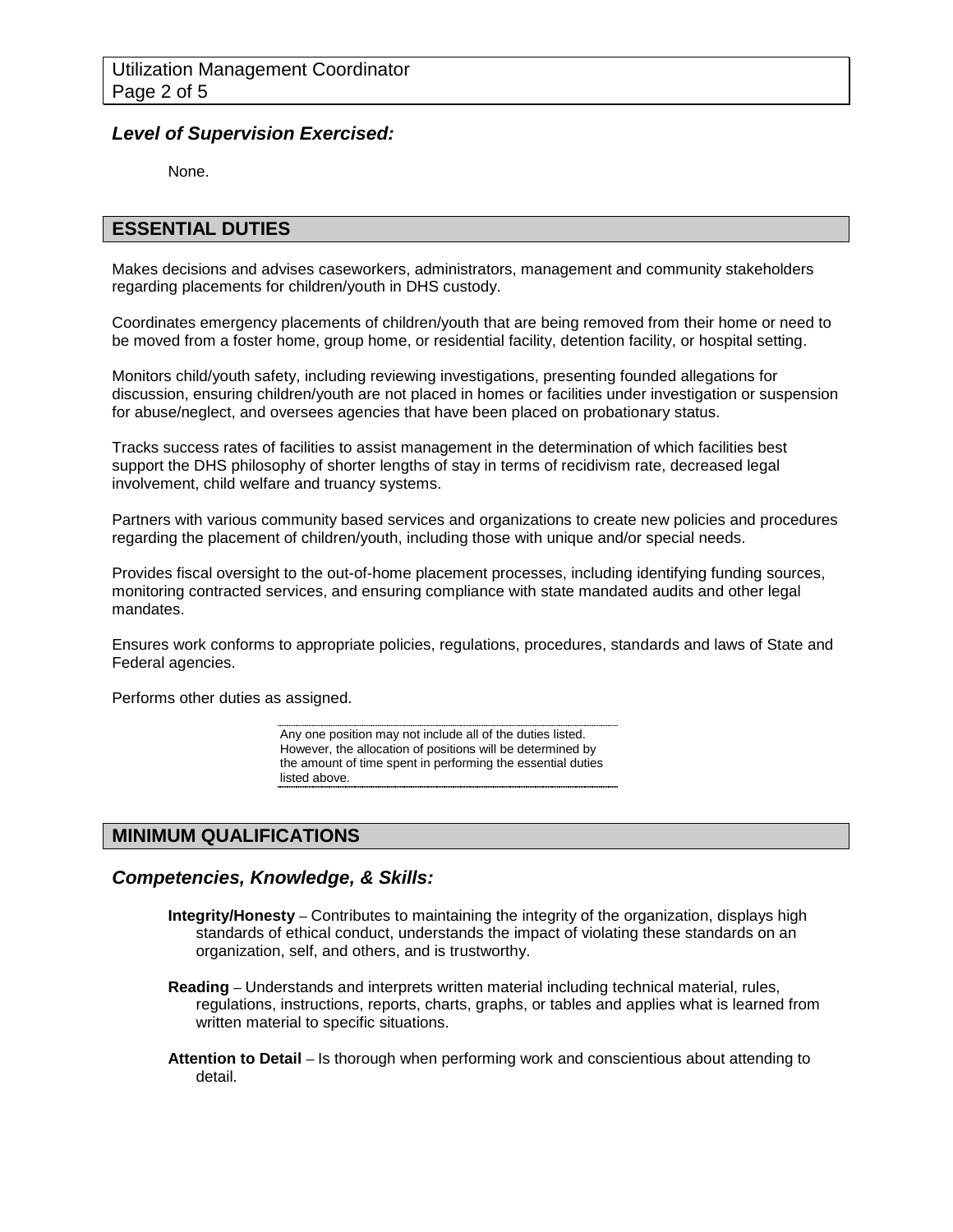- **Interpersonal Skills –** Shows understanding, courtesy, tact, empathy, and concern, develops and maintains relationships, may deal with people who are difficult, hostile, and/or distressed, relates well to people from varied backgrounds and situations, and is sensitive to individual differences.
- **Self-Management –** Sets well-defined and realistic personal goals, displays a high level of initiative, effort, and commitment towards completing assignments in a timely manner, works with minimal supervision, is motivated to achieve, and demonstrates responsible behavior.
- **Writing –** Recognizes and uses correct English grammar, punctuation, and spelling, communicates information in a succinct and organized manner, and produces written information which may include technical material that is appropriate for the intended audience.
- **Oral Communication –** Expresses information to individuals or groups effectively taking into account the audience and nature of the information, makes clear and convincing oral presentations, listens to others, attends to nonverbal cues, and responds appropriately.
- **Teamwork –** Encourages and facilitates cooperation, pride, trust, and group identity, fosters commitment and team spirit, and works with others to achieve goals.
- **Problem Solving –** Identifies problems, determines accuracy and relevance information, and uses sound judgment to generate and evaluate alternatives and to make recommendations.
- **Planning and Evaluating –** Organizes work, sets priorities, determines resource requirements, coordinates with other organizations or parts of an organization, monitors progress, and evaluates outcomes.
- **Reasoning –** Identifies rules, principles, or relationships that explain facts, data, or other information, analyzes information, and makes correct inferences or draws accurate conclusions.
- **Customer Service –** Works with customers to assess needs, provide assistance, resolve problems, and satisfy expectations, knows products and services, and is committed to providing quality products and services.
- **Diversity –** Is sensitive to cultural diversity, race, gender, and other individual differences in the workforce.
- **Teaching Others –** Helps others learn through formal or informal methods, identifies training needs, provides constructive feedback, coaches others on how to perform tasks, and acts as a mentor.
- **Conflict Management –** Manages and resolves conflicts, grievances, confrontations, or disagreements in a constructive manner to minimize negative personal impact.
- Knowledge of statistics sufficient to be able to interpret and analyze information and perform statistical calculations.
- Skill in making decisions in emergency situations where there is no opportunity or time to seek assistance or conduct significant analysis of the options.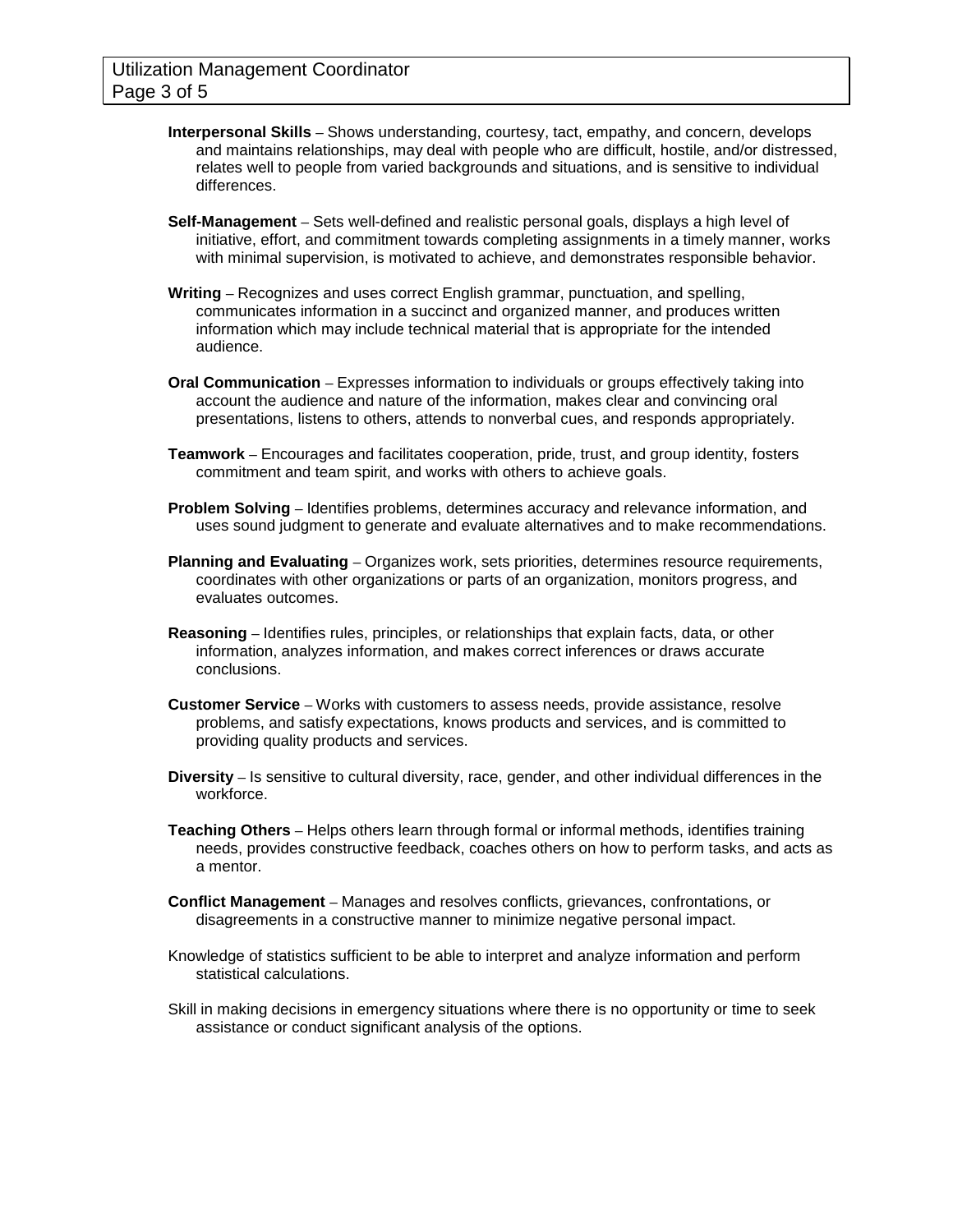**Physical Demands** (Physical Demands are a general guide and specific positions will vary based on working conditions, locations, and agency/department needs)*:*

Sitting: remaining in the normal seated position. Handling: seizing, holding, grasping, or otherwise working with hand(s). Fingering: picking, pinching, or otherwise working with fingers. Talking: expressing or exchanging ideas by means of spoken words. Hearing: perceiving the nature of sounds by the ear. Repetitive motions: making frequent movements with a part of the body. Eye/hand/foot coordination: performing work through using two or more. Near Acuity: ability to see clearly at 20 inches or less. Depth Perception: ability to judge distances and space relationships. Field of Vision: ability to see peripherally. Accommodation: ability to adjust vision to bring objects into focus.

#### *Working Environment:*

Contact with clients under a wide variety of circumstances. Subject to varying and unpredictable situations. Pressure due to multiple calls and inquiries. Subject to many interruptions. Subject to long irregular hours.

# *Education Requirement:*

Bachelor's Degree in Social Work, Psychology, Sociology, Guidance and Counseling, or a closely related field.

# *Experience Requirement:*

Three years experience in professional social case work, two years of which must have involved the placement of children and youth in out-of-home care.

#### *Education/Experience Equivalency:*

A Masters Degree in Social Work, Psychology, Sociology, Guidance and Counseling, or a closely related field –OR- Completion of a state approved field placement in a county department of social services may substitute for one year of professional social case work experience.

#### *Licensure and/or Certification:*

Possession of a valid driver's license at the time of application.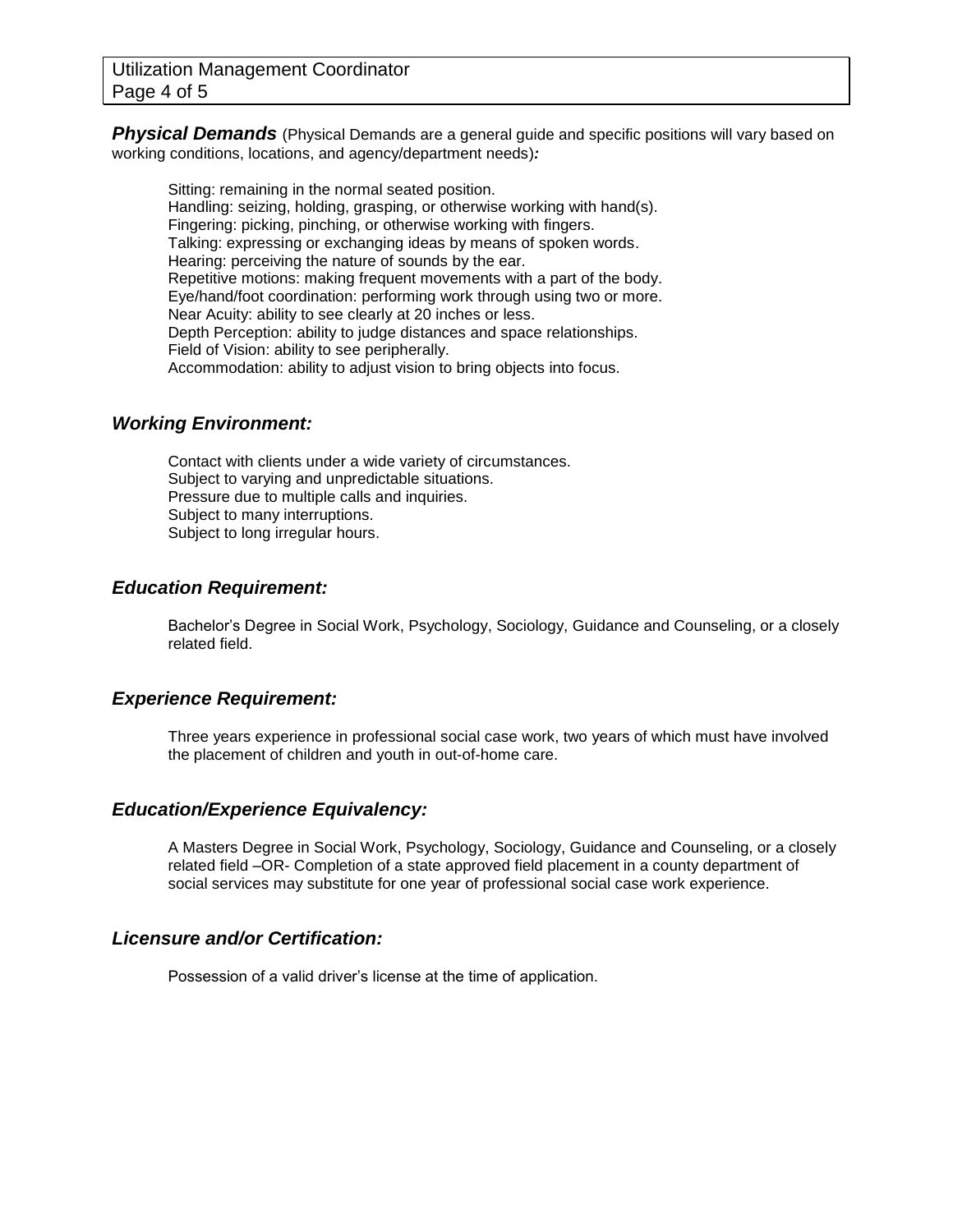# **CLASS DETAIL**

| <b>FLSA CODE:</b>        | Non-Exempt                                            |
|--------------------------|-------------------------------------------------------|
| <b>ESTABLISHED DATE:</b> | xx/xx/2011                                            |
| <b>ESTABLISHED BY:</b>   | <b>Tony Gautier</b>                                   |
| <b>REVISED DATE:</b>     |                                                       |
| <b>REVISED BY:</b>       |                                                       |
| <b>CLASS HISTORY</b>     | This is a new class established specifically for DHS. |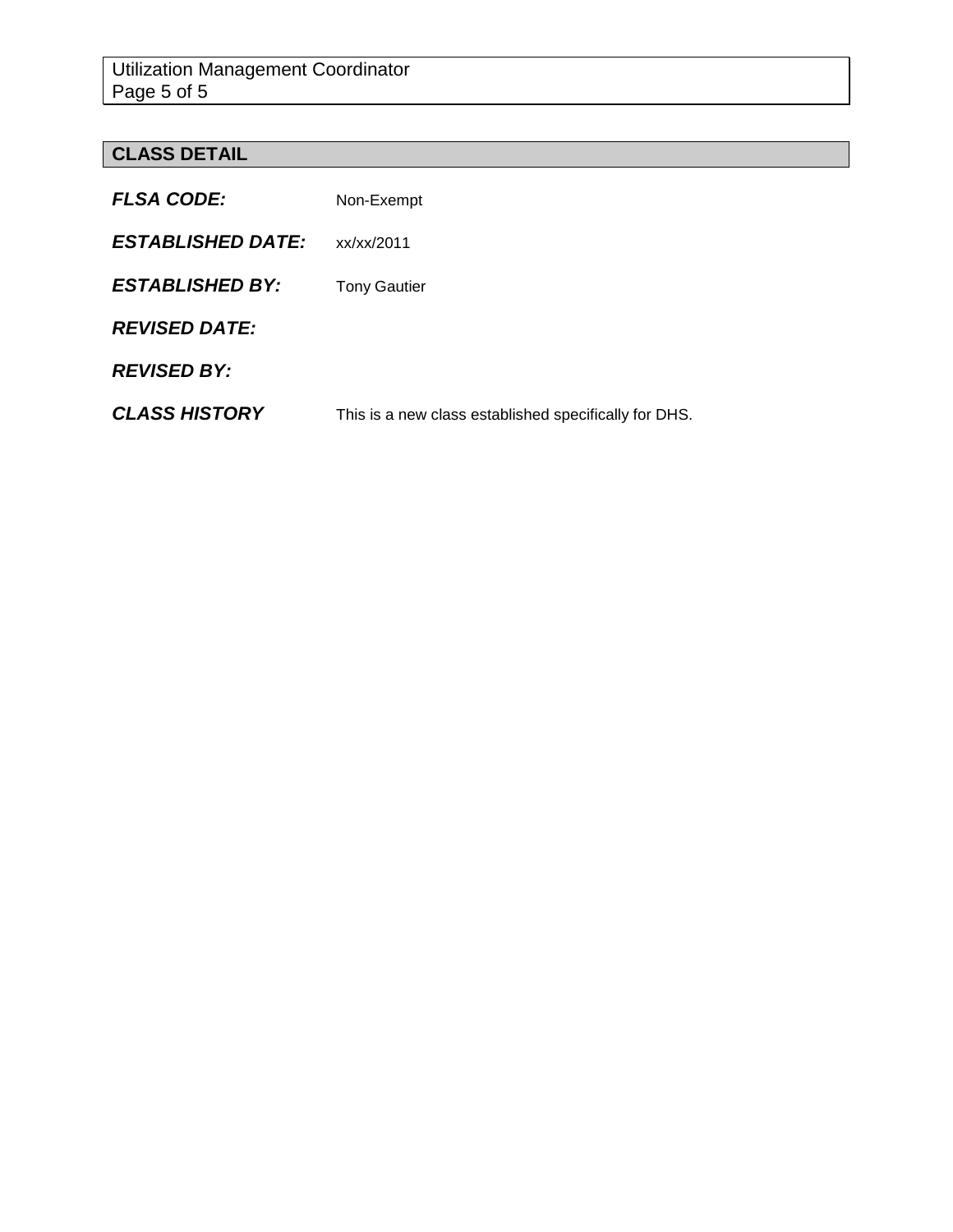

# Career Service Authority

Page 1 of 5

# Lead Utilization Management Coordinator

# **GENERAL STATEMENT OF CLASS DUTIES**

Performs permanently assigned lead work over Utilization Management Coordinators responsible for the coordination of residential, group home, and foster home placement of children and youth in DHS custody, including placement oversight, community collaboration, and fiscal management; and also assists management in formulating the goals, objectives and work plans of the Utilization Management Unit.

# **DISTINGUISHING CHARACTERISTICS**

This class performs permanently assigned lead work over Utilization Management Coordinators and assists management in formulating the goals, objectives and work plans for the unit. It is distinguished from the class of Lead Social Caseworker that performs permanently assigned lead work over professional social case workers, assists a Social Case Worker Supervisor establish unit goals, plans, and specific unit functions, and provides intensive social case work services.

# *Guidelines, Difficulty and Decision Making Level:*

Guidelines are generally in the form of stated objectives only, with issues and factors largely undefined, requiring the employee to exercise creativity and ingenuity in devising criteria, techniques, strategy and methodologies for approaching assigned functions or projects.

Duties performed involve concepts, theories and concrete factors to be evaluated and weighed, requiring a high degree of analytical ability, and independent judgment and decision-making.

Work assignment is generally unstructured and employee is responsible for organizing complex, varied and simultaneous coordination of several functions, programs or projects in various stages of completion.

# *Level of Supervision Received and Quality Review:*

Under general supervision, the employee receives assignments and is expected to carry them through to completion with substantial independence. Work is reviewed for adherence to instructions, accuracy, completeness, and conformance to standard practice or precedent. Recurring work clearly covered by guidelines may or may not be reviewed.

# *Interpersonal Communications and Purpose:*

Contacts of a remedial nature involving the resolution of problems and where some degree of discretion and judgment are required in carrying out a major program and/or function of the organization.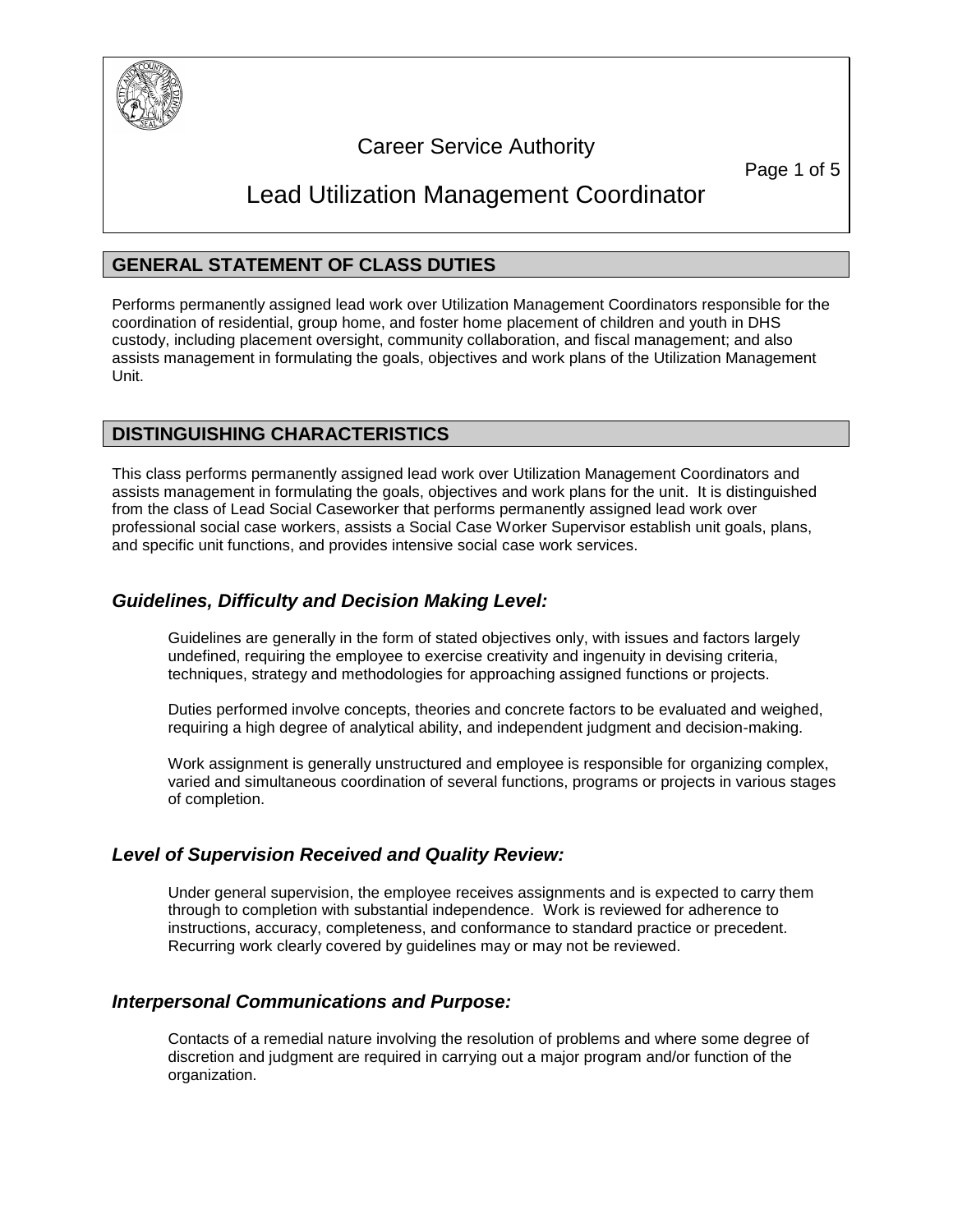## *Level of Supervision Exercised:*

Performs permanently assigned lead work over professional Utilization Management staff.

### **ESSENTIAL DUTIES**

Makes decisions and advises caseworkers, administrators, management and community stakeholders regarding complex placements for children/youth in DHS custody.

Coordinates emergency placements and monitors the safety of children/youth that are being removed from their home or need to be moved from a foster home, group home, or residential facility, detention facility, or hospital setting.

Performs permanently assigned lead work over Utilization Management team members, provides guidance regarding placements, assists in distributing and balancing workloads, and answers questions related to policies and procedures.

Participates in, gives advice, and consults with team members on unusual, difficult, or complex cases; and when necessary and appropriate, coordinates the placement activities involving complex, difficult, and complicated problems/cases and makes the final determination on the appropriate course of action.

Trains team members on utilization management techniques and methodologies, orients workers with appropriate laws, policies, regulations, and procedures, and ensures that work conforms to standards, regulations, and laws of state and federal agencies.

Makes decisions in emergency situations where there is no opportunity or time to seek supervisory assistance or conduct significant analysis of the options.

Assists management in formulating planning initiatives, objectives, procedures, and guidelines for the Utilization Management unit.

Assists agency with creating policy and procedures.

Responds orally to informal grievances and relays information to the supervisor.

Performs other duties as assigned.

Any one position may not include all of the duties listed. However, the allocation of positions will be determined by the amount of time spent in performing the essential duties listed above.

# **MINIMUM QUALIFICATIONS**

# *Competencies, Knowledge, & Skills:*

**Integrity/Honesty –** Contributes to maintaining the integrity of the organization, displays high standards of ethical conduct, understands the impact of violating these standards on an organization, self, and others, and is trustworthy.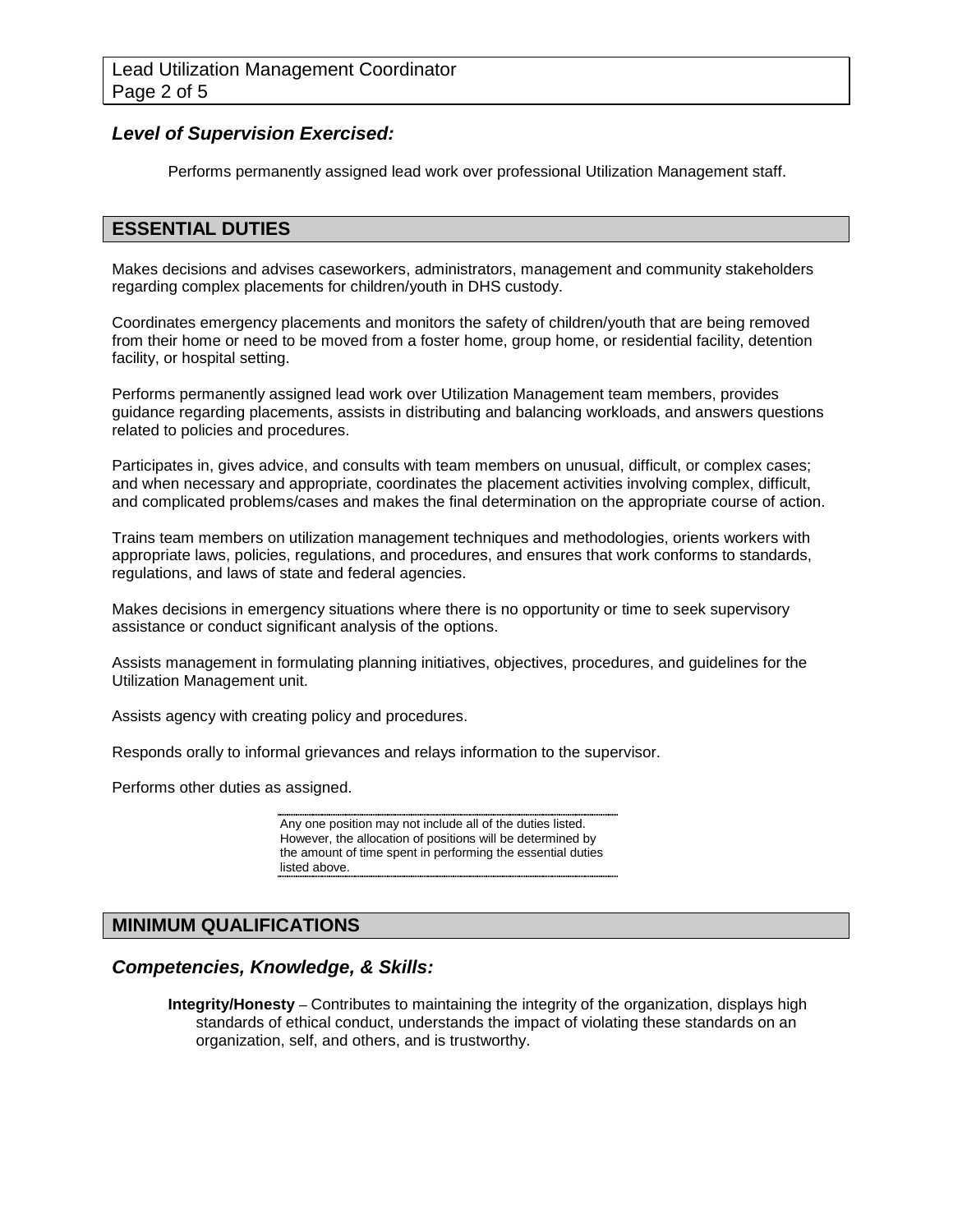- **Reading –** Understands and interprets written material including technical material, rules, regulations, instructions, reports, charts, graphs, or tables and applies what is learned from written material to specific situations.
- **Attention to Detail –** Is thorough when performing work and conscientious about attending to detail.
- **Interpersonal Skills –** Shows understanding, courtesy, tact, empathy, and concern, develops and maintains relationships, may deal with people who are difficult, hostile, and/or distressed, relates well to people from varied backgrounds and situations, and is sensitive to individual differences.
- **Self-Management –** Sets well-defined and realistic personal goals, displays a high level of initiative, effort, and commitment towards completing assignments in a timely manner, works with minimal supervision, is motivated to achieve, and demonstrates responsible behavior.
- **Writing –** Recognizes and uses correct English grammar, punctuation, and spelling, communicates information in a succinct and organized manner, and produces written information which may include technical material that is appropriate for the intended audience.
- **Oral Communication –** Expresses information to individuals or groups effectively taking into account the audience and nature of the information, makes clear and convincing oral presentations, listens to others, attends to nonverbal cues, and responds appropriately.
- **Teamwork –** Encourages and facilitates cooperation, pride, trust, and group identity, fosters commitment and team spirit, and works with others to achieve goals.
- **Problem Solving –** Identifies problems, determines accuracy and relevance information, and uses sound judgment to generate and evaluate alternatives and to make recommendations.
- **Planning and Evaluating –** Organizes work, sets priorities, determines resource requirements, coordinates with other organizations or parts of an organization, monitors progress, and evaluates outcomes.
- **Reasoning –** Identifies rules, principles, or relationships that explain facts, data, or other information, analyzes information, and makes correct inferences or draws accurate conclusions.
- **Customer Service –** Works with customers to assess needs, provide assistance, resolve problems, and satisfy expectations, knows products and services, and is committed to providing quality products and services.
- **Diversity –** Is sensitive to cultural diversity, race, gender, and other individual differences in the workforce.
- **Teaching Others –** Helps others learn through formal or informal methods, identifies training needs, provides constructive feedback, coaches others on how to perform tasks, and acts as a mentor.
- **Conflict Management –** Manages and resolves conflicts, grievances, confrontations, or disagreements in a constructive manner to minimize negative personal impact.
- **Leadership –** Initiates and sustains action to accomplish the goals of a department by guiding and motivating others and gaining the confidence and active support of subordinates, peers,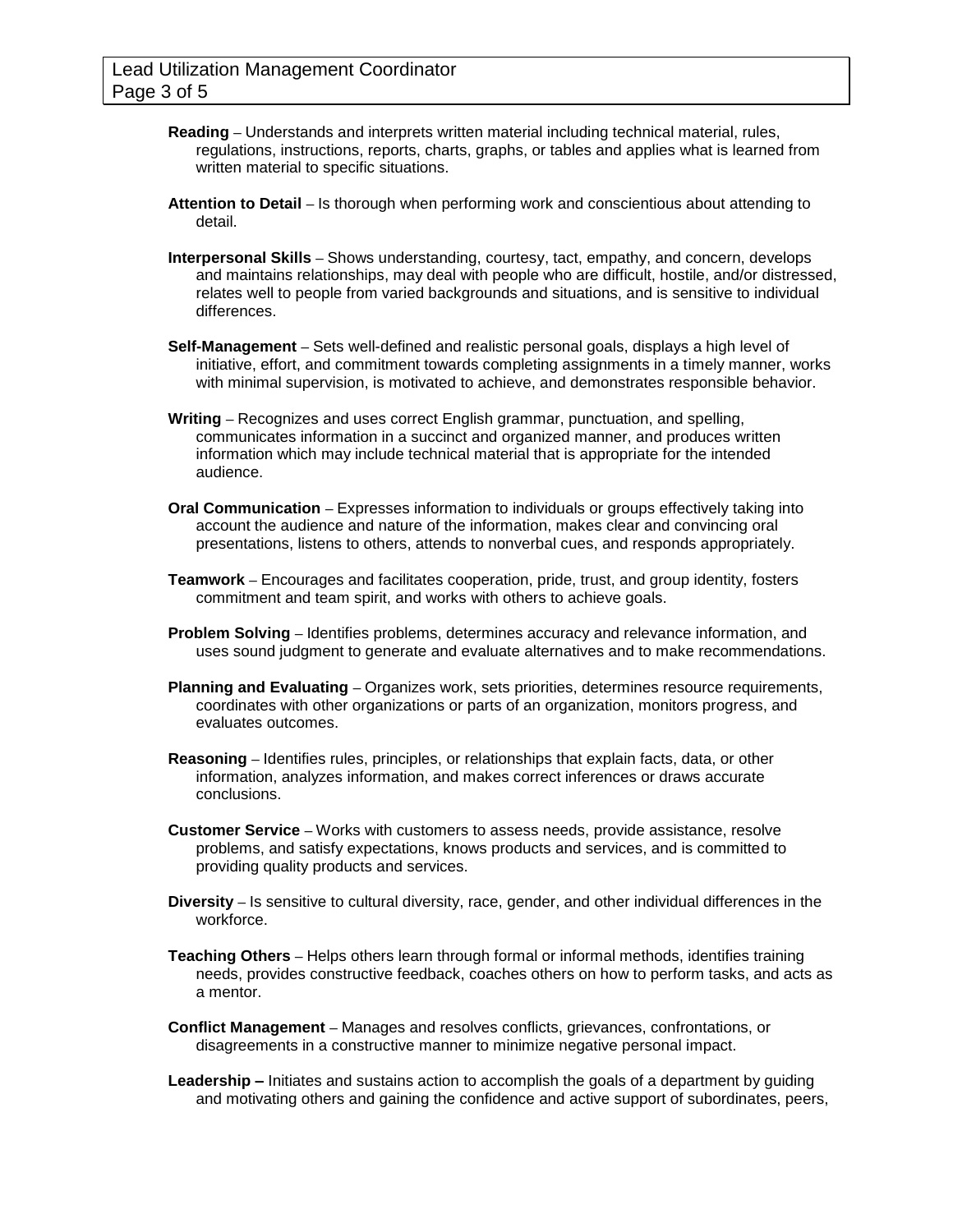administrative staff from other organizations, internal and external customers, and local stakeholder groups. Achieves voluntary commitment to shared values and goals and adapts leadership style to different situations.

- Knowledge of statistics sufficient to be able to interpret and analyze information and perform statistical calculations.
- Knowledge of crisis intervention theory sufficient to be able to perform the duties related to the work assignment.
- Skill in making decisions in emergency situations where there is no opportunity or time to seek supervisory assistance or conduct significant analysis of the options.

**Physical Demands** (Physical Demands are a general guide and specific positions will vary based on working conditions, locations, and agency/department needs)*:*

Sitting: remaining in the normal seated position. Handling: seizing, holding, grasping, or otherwise working with hand(s). Fingering: picking, pinching, or otherwise working with fingers. Talking: expressing or exchanging ideas by means of spoken words. Hearing: perceiving the nature of sounds by the ear. Repetitive motions: making frequent movements with a part of the body. Eye/hand/foot coordination: performing work through using two or more. Near Acuity: ability to see clearly at 20 inches or less. Depth Perception: ability to judge distances and space relationships. Field of Vision: ability to see peripherally. Accommodation: ability to adjust vision to bring objects into focus.

#### *Working Environment:*

Contact with clients under a wide variety of circumstances. Subject to varying and unpredictable situations. Pressure due to multiple calls and inquiries. Subject to many interruptions. Subject to long irregular hours.

#### *Education Requirement:*

Bachelor's Degree in Social Work, Psychology, Sociology, Guidance and Counseling, or a closely related field.

### *Experience Requirement:*

Three years experience in professional social case work involving the placement of children and youth in out-of-home care.